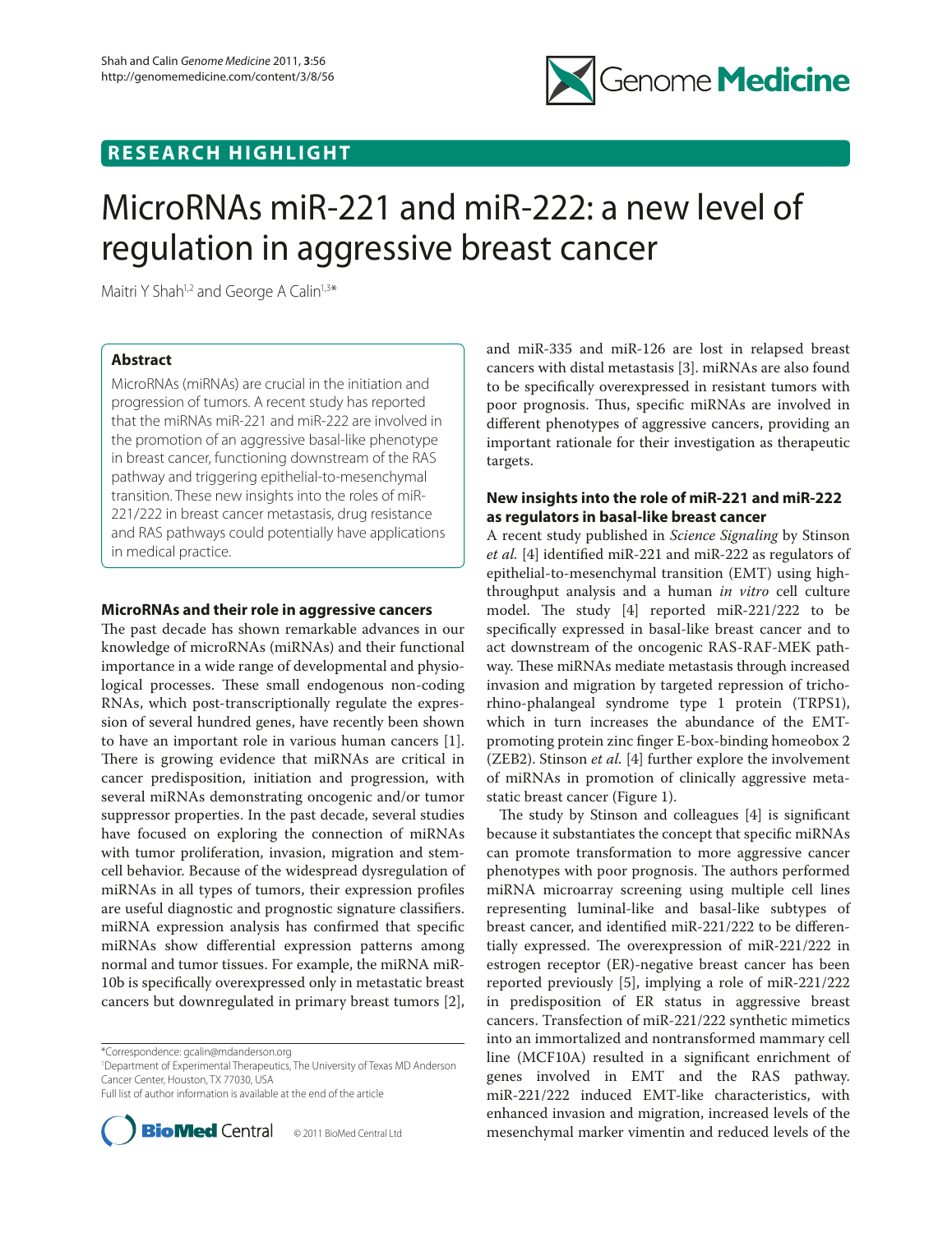

epithelial marker E-cadherin. Consequently, treatment of MDA-MB-231 cells (a metastatic basal-like breast cancer cell line) with miR-221/222 inhibitors induced a reverse phenotype with mesenchymal-to-epithelial transition (MET)-like characteristics [4]. The reversal to MET by inhibiting miR-221/222 is an important finding that can be therapeutically exploited, but more *in vivo* studies will be required before any significance can be established.

In addition, the authors [4] confirmed the correlation between increased miR-221/222 levels and vimentin and E-cadherin expression in primary breast cancer samples. Previous reports [6] have established that miR-200 family members (miR-200a, miR-200b, miR-200c, miR-141 and miR-429) are downregulated in aggressive breast cancers. Thus, a combination of a miR-221/222 and miR-200 signature with other EMT markers such as vimentin and

E-cadherin can provide a clinical predictive model for identifying patients with poor prognosis.

The authors [4] further studied the regulation of miR-221/222 and reported a novel association between miRNA and the EMT-promoting RAS-RAF-MEK signaling pathway. They identified an upstream binding site for FOSL1, a member of the FOS family of transcription factors and, using chromatin immunoprecipitation and luciferase assays, they showed that the transcription of miR-221/222 is regulated by FOSL1. They identified miR-221/222 as downstream of the epidermal growth factor receptor (EGFR)-RAS-RAF-MEK pathway by showing that treatment with EGFR and MEK inhibitors knocked down the expression of both the miRNAs and FOSL1. TRPS1, a transcription factor with decreased abundance in clinically aggressive breast cancers, was identified as the direct target of miR-221/222; and in turn, TRPS1 targeted the EMT-suppressor protein ZEB2. Thus, repression of TRPS1 by miR-221/222 caused an increase in the levels of ZEB2, which directly inhibits Ecadherin and upregulates vimentin, promoting EMT. These results together reveal an intricate association between miR-221/222 and the EGFR-RAS-RAF-MEK cascade (Figure 1).

In addition, the paper [4] highlights the functional significance of miRNAs in the process of EMT and stemcell formation in breast cancer [7]. The role of miR-335, miR-206 and miR-126 in suppressing breast cancer metastasis was initially described by Tavazoie *et al.* [3], who reported that selective loss of miRNA expression induced metastatic potential. Other studies reported increased expression of miR-10b, miR-21, miR-9 and miR-29b in malignant breast cancers [8], whereas the miR-200 family is downregulated in metastatic cancers [6]. These miRNAs function at different stages of the multistep metastatic cascade, by acting as direct downstream effectors of oncogenes, sensitizing tumor cells to signals from the tumor microenvironment, or altering expression of EMT-related markers, such as E-cadherin and vimentin [7,8]. The study by Stinson *et al.* [4] elucidates a further layer of regulation that controls the EMT-driven cellular phenotype.

The study provides a logical association between the earlier studies demonstrating the importance of miR-221/ 222 in metastatic breast cancers and drug resistance. An initial study by Zhao *et al.* [5] showed that miR-221/222 directly targeted ERα and that their overexpression in breast cancer contributed to progression of the more aggressive ER-negative basal phenotype in a subset of breast cancers. miR-221/222 have also been shown to act as oncogenes by repressing cell cycle inhibitor proteins p27/Kip1 and p57 and thus facilitating cell proliferation and self-renewal [9]. These functions of miR-221/222 both contribute to tamoxifen resistance in basal-type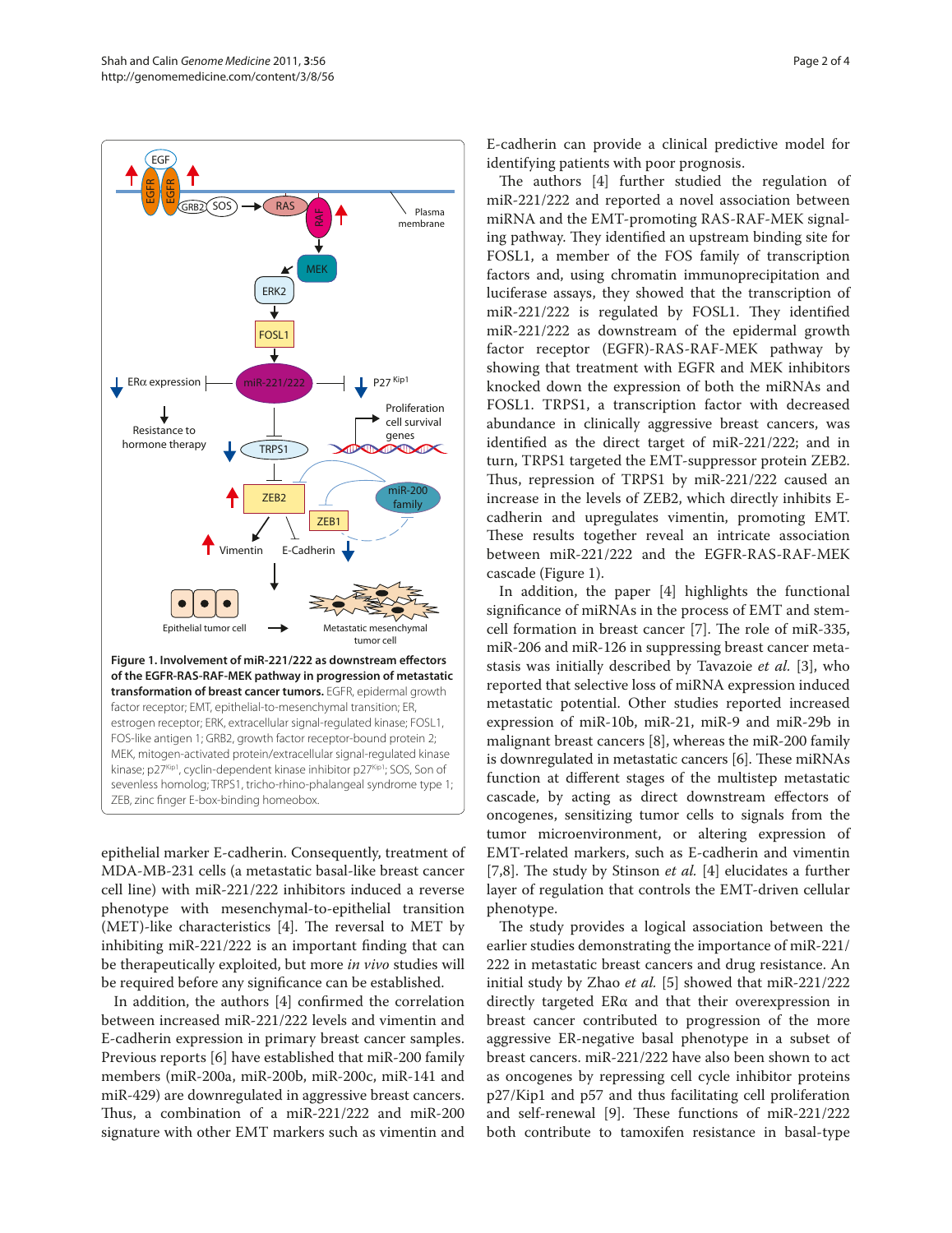breast cancers. Stinson *et al*.'s study [4] adds an additional aspect to the story and links the basal-subtype-specific expression of miR-221/222 with increased abundance of mesenchymal markers and an enhanced EMT phenotype. It positions miR-221/222 downstream of the RAS pathway, targeting TRPS1 and thus increasing the abundance of EMT-promoter ZEB2; this provides a clearer picture of the mechanism of miR-221/222 in promoting aggressive breast cancer phenotypes with chemoresistance and poor prognosis.

Finally, another important finding [4] is the involvement of different miRNAs in different phenotypes of breast cancer. Previous studies have demonstrated that miR-200 family miRNAs act as EMT repressors by inhibiting ZEB1 protein; their expression levels are greatly reduced in metastatic breast cancers compared with normal tissues [6], and a negative feedback loop connects miR-200 family expression, ZEB1 expression and EMT occurrence [10]. Stinson *et al.* [4] discuss possible involvement of the miR-221/222 family in this feedback inhibition of miR-200 family members: they may act by relieving the TRPS1-mediated repression of ZEB2 protein and committing cells to EMT. Thus, regulation of the miR-200 and miR-221/222 families reflects a fine balance linking miRNAs as stimulators and inhibitors of metastasis and identifies important molecular targets that could potentially control a specific tumor behavior.

## **The challenges ahead**

In conclusion, these new findings [4] add yet another significant dimension to the regulation of the EMT phenomenon. The report presents a critical link between the EMT-related miRNAs miR-221 and miR-222 and the process of EMT and metastasis in aggressive breast cancers. The importance of Stinson *et al.*'s paper [4] rests in the identification of clinically useful miRNAs that act as regulators of EMT and represent not only a novel therapeutic strategy for the treatment of advanced breast cancer, but also potential use as biomarkers for clinically aggressive breast cancers with poor prognosis. Direct functional screens of global miRNA expression profiles in transformed tumor cells might help illuminate involvement of other miRNAs in EMT. Furthermore, the *in vivo* phenotypic consequences of miR-221/222 gain and loss of function in mouse models will help evaluate the practicality of miR-221/222 expression manipulation for therapy of human breast cancers. Identification of the as yet unknown targets for miR-221/222 also remains a key objective for the design of novel-miRNA-based therapy. Overexpressed miRNAs can be effectively inhibited *in vivo* using antisense oligonucleotides with specific modifications, such as cholesterol-conjugated antagomiRs, locked nucleic acid oligonucleotides or 2'-*O*-methyl modifications. However, several challenges regarding the stability and delivery strategies of these anti-miRs still need to be answered before they can be useful as therapeutic agents. More experimental evidence establishing that correction of a specific miRNA alteration can re-establish homeostasis and stabilize tumorigenesis is required. In this regard, the potential consequences of inducing MET in normal tissues during the course of miR-221/222 therapy also need to be determined. Thus, miRNAs hold great potential as therapeutic targets for new drug development; however, more insights into the functional consequences and efficiency of miRNA inhibition for patient survival need to be addressed.

#### **Abbreviations**

ER, estrogen receptor; EGFR, epidermal growth factor receptor; EMT, epithelialto-mesenchymal transition; MET, mesenchymal-to-epithelial transition; TRPS1, tricho-rhino-phalangeal syndrome type 1; ZEB, zinc finger E-box-binding homeobox.

#### **Competing interests**

The authors declare that they have no competing interests.

#### **Acknowledgements**

GAC is supported as a Fellow at The University of Texas MD Anderson Research Trust, and as a Fellow of the University of Texas System Regents Research Scholars program. Work in GAC's laboratory is supported in part by NIH grant 1R01CA135444, by a DOD Breast Cancer Idea Award, by Developmental Research Awards in Breast Cancer, Ovarian Cancer and Leukemia SPOREs, by a CLL Global Research Foundation grant, by a US/European Alliance for Therapy of CLL grant and by a 2009 Seena Magowitz - Pancreatic Cancer Action Network - AACR Pilot grant. We would like to thank Sunita Patterson (Department of Scientific Publications, MD Anderson Cancer Center) for her help with the editing of this article.

#### **Author details**

1 Department of Experimental Therapeutics, The University of Texas MD Anderson Cancer Center, Houston, TX 77030, USA. 2 Graduate School of Biomedical Sciences, The University of Texas MD Anderson Cancer Center, Houston, TX 77030, USA. <sup>3</sup>Center for RNA Interference and Non-Coding RNAs, The University of Texas MD Anderson Cancer Center, Houston, TX 77030, USA.

#### Published: 31 August 2011

#### **References**

- 1. Iorio MV, Croce CM: MicroRNAs in cancer: small molecules with a huge impact. *J Clin Oncol* 2009, 27:5848-5856.
- 2. Iorio MV, Ferracin M, Liu CG, Veronese A, Spizzo R, Sabbioni S, Magri E, Pedriali M, Fabbri M, Campiglio M, Ménard S, Palazzo JP, Rosenberg A, Musiani P, Volinia S, Nenci I, Calin GA, Querzoli P, Negrini M, Croce CM: MicroRNA gene expression deregulation in human breast cancer. *Cancer Res* 2005, 65:7065-7070.
- 3. Tavazoie SF, Alarcon C, Oskarsson T, Padua D, Wang QQ, Bos PD, Gerald WL, Massague J: Endogenous human microRNAs that suppress breast cancer metastasis. *Nature* 2008, 451:147-152.
- 4. Stinson S, Lackner MR, Adai AT, Yu N, Kim HJ, O'Brien C, Spoerke J, Jhunjhunwala S, Boyd Z, Januario T, Newman RJ, Yue P, Bourgon R, Modrusan Z, Stern HM, Warming S, de Sauvage FJ, Amler L, Yeh RF, Dornan D: TRPS1 targeting by miR-221/222 promotes the epithelial-to-mesenchymal transition in breast cancer. *Sci Signal* 2011, 4:ra41.
- 5. Zhao JJ, Lin J, Yang H, Kong W, He L, Ma X, Coppola D, Cheng JQ: MicroRNA-221/222 negatively regulates estrogen receptor alpha and is associated with tamoxifen resistance in breast cancer. *J Biol Chem* 2008, 283:31079-31086.
- 6. Gregory PA, Bert AG, Paterson EL, Barry SC, Tsykin A, Farshid G, Vadas MA, Khew-Goodall Y, Goodall GJ: The miR-200 family and miR-205 regulate